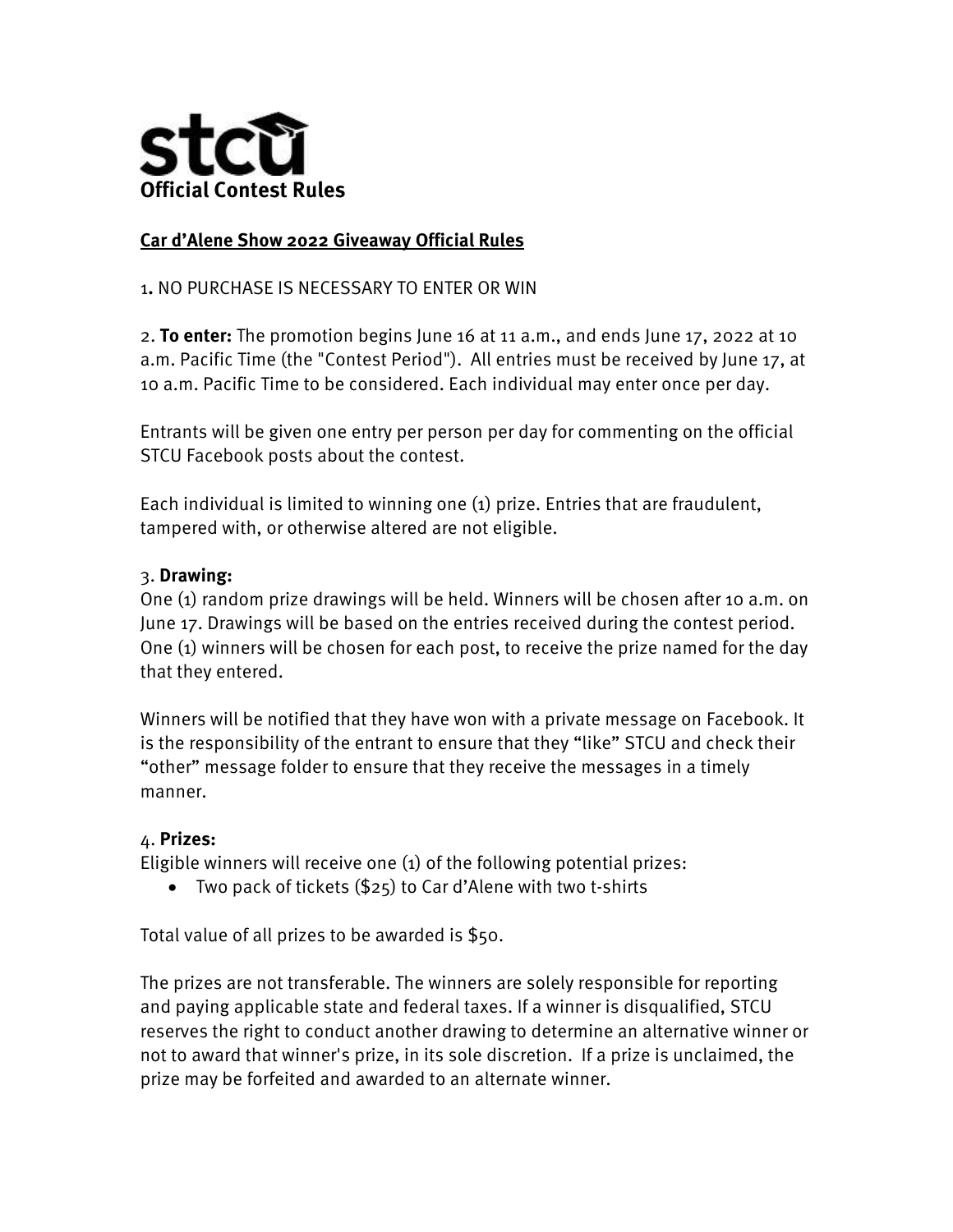5. **Odds:** Actual odds of winning depend on the number of eligible entries received.

6. **Eligibility:** Legal residents of the United States (except New York, Florida and Rhode Island) are eligible to participate and win. Any person under the age of 18 must have a parent or legal guardian's permission to participate and/or win. Must be 13 years or older to enter. Employees and volunteers of STCU, its subsidiaries, and the immediate family of any such persons (spouse, parents, siblings and children and each of their spouses) and persons living in the households of each of these individuals whether related or not are ineligible to participate or win.

7. **Decisions:** By entering into the promotion, entrants and their parents or guardians (if entrant is under the age of 18) agree to abide by and be bound by these official rules, and to accept the decisions of STCU as final. Entrants and their parents or guardians (if entrant is under the age of 18) also agree to hold STCU and each of its officers, directors, employees, members and representatives, and agents harmless from any liability or personal injury arising from participation in this Promotion and/or the acceptance of the prize. STCU and each of its officers, directors, employees, members and representatives, and agents are not responsible for any negligence, claims, liability, injury, property loss, or other damages of entrants and/or winners arising from, or in connection with, acceptance of any prize awarded or participation in this Promotion. STCU is not responsible for stolen, lost, late, misdirected, damaged, incomplete, or illegible entries, whether due to system errors or failures, faulty transmission or other telecommunications malfunctions, entries not received resulting from any hardware or software failures of any kind, lost or unavailable network connections, failed, incomplete or garbled computer or telephone transmissions, typographical or system errors and failures, technical malfunctions, spam filters, or otherwise. STCU may prohibit an entrant from participating in the Promotion or winning a prize if, in its sole discretion, it determines that said entrant is attempting to undermine the legitimate playing practices (including the use of automated quick entry programs) or intending to annoy, abuse, threaten or harass any other entrants or STCU. If for any reason this Promotion is not able to be conducted as planned, including, but not limited to, by reason of infection by computer virus, bugs, tampering, unauthorized intervention, fraud or any other causes beyond the reasonable control of STCU which corrupt or affect the administration, security, fairness, integrity or proper conduct of the Promotion, then STCU reverses the right at its sole discretion to cancel, terminate, modify or suspend the Promotion and randomly draw from those entries received up to the cancellation/suspension date. STCU reserves the right to disqualify any participant or winner and may refuse to award any prize to a person who fails to follow these official rules or who is ineligible or has violated any rule, gained unfair advantage in participating in the promotion, obtained winner status using fraudulent means or made any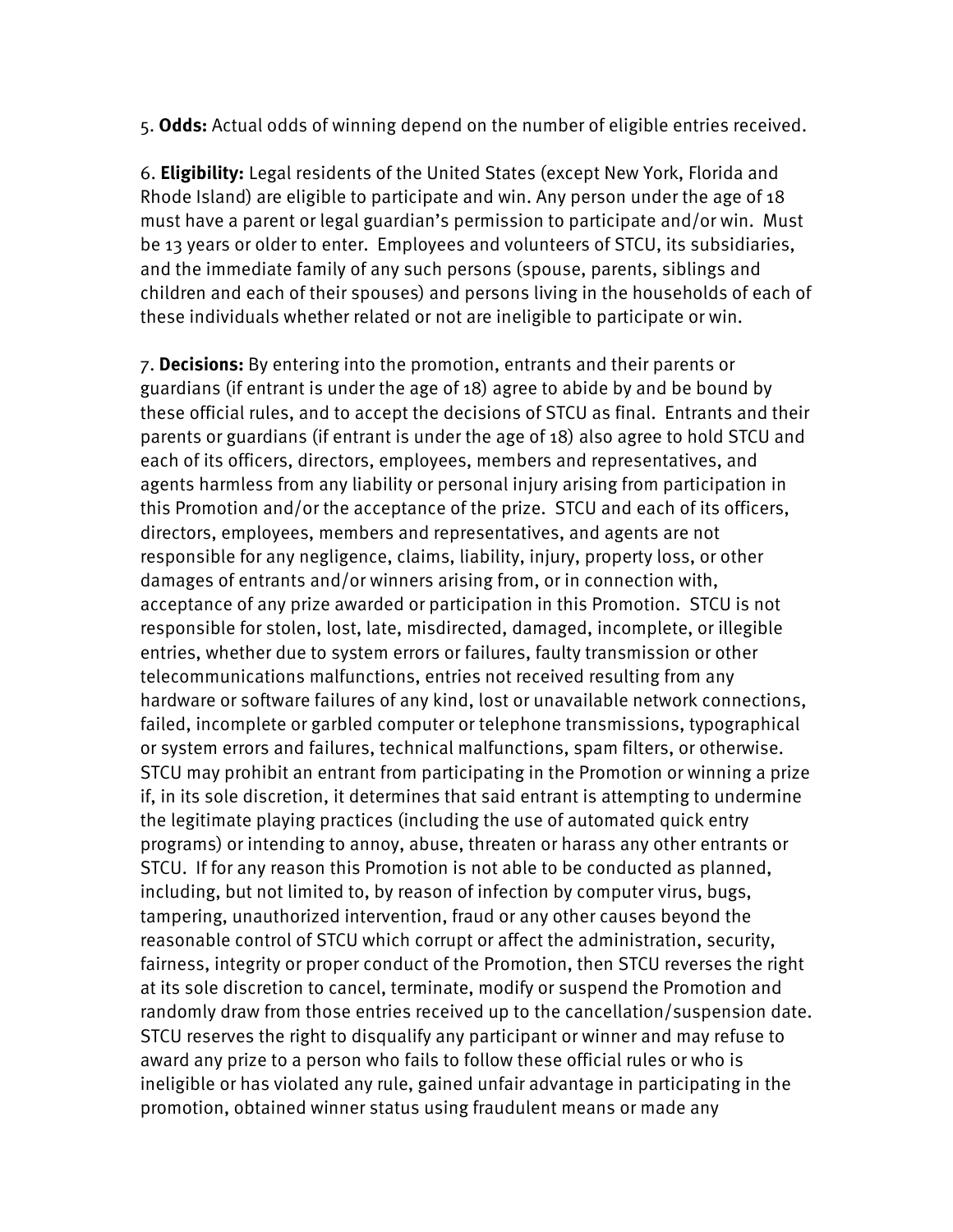misrepresentations relative to the promotion and prize redemption. CAUTION: ANY ATTEMPT BY AN ENTRANT TO DELIBERATELY DAMAGE OR UNDERMINE THE LEGITIMATE OPERATION OF THE PROMOTION MAY BE IN VIOLATION OF CRIMINAL AND CIVIL LAWS AND SHOULD SUCH AN ATTEMPT BE MADE, STCU RESERVES THE RIGHT TO SEEK REMEDIES AND DAMAGES (INCLUDING ATTORNEYS' FEES) FROM ANY SUCH ENTRANT TO THE FULLEST EXTENT OF THE LAW, INCLUDING CRIMINAL PROSECUTION.)

8. **Publicity:** Each winner (and such winner's parent or guardian if any winner is under the age of 18) agrees to permit STCU to use his/her name and likeness in promotional and other STCU materials, without additional compensation or permission, except where prohibited by law. Each winner (and such winner's parent or guardian if winner is under the age of 18) also agrees that their name and prize amount will be given to other entrants upon request.

9. **Compliance with Law:** All issues and questions concerning the construction, validity interpretation, and enforceability of these official rules, or the rights and obligations of the entrant and STCU in connection with the Promotion, shall be governed by, and construed in accordance with, the substantive laws of the State of Washington, without regard to its choice of law provisions.

10. **Resolution of Disputes**: Except where prohibited by law, as a condition of participating in the Promotion, each entrant (and such entrant's parent or guardian if entrant is under the age of 18) agrees that (1) any and all disputes and causes of action arising out of or connected with giveaway or any prizes awarded, shall be resolved individually, without resort to any form of class action, and exclusively by final and binding arbitration under the rules of the American Arbitration Association and held at the AAA regional office nearest Spokane, Washington; (2) the laws of the State of Washington will govern the enforcement and all proceedings at such arbitration; and (3) judgment upon such arbitration award may be entered in any court having jurisdiction. Under no circumstances will any participant be permitted to obtain awards for, and each participant hereby waives all rights to claim, punitive, incidental or consequential damages, or any other damages, including attorneys' fees, other than actual out-of-pocket expenses (i.e., costs associated with entering the Promotion), and waives all rights to have damages multiplied or increased under any federal or state law.

**11. Miscellaneous:** This promotion is void where prohibited. STCU may substitute prizes of equivalent value, amend the rules or discontinue the Promotion at any time. STCU disclaims any responsibility to notify participants of any aspect related to the conduct of this promotion. Written copies of these rules are available during normal business hours at any STCU location and by mail upon written request to